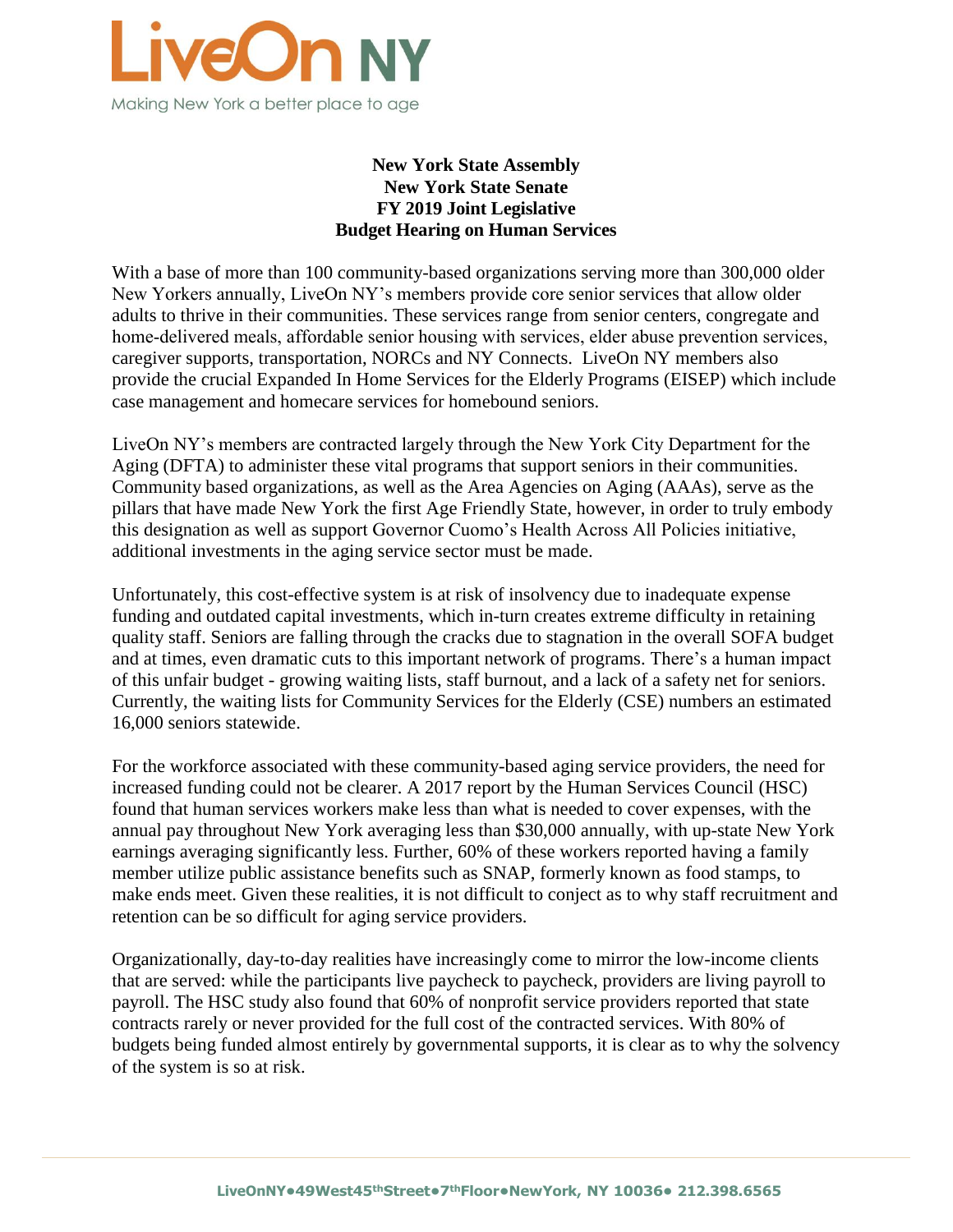

Despite these bleak findings, it *is* possible for New York State to turn the tide towards a more fair and equitable budget for seniors and the community-based services that support them.

It *is* possible for New York state to allow seniors to tap into the unquestionable momentum that is accumulated in later life. After years of working to build families, careers, and communities, Older New Yorkers throughout the state use this momentum to even further power up the economy, the political system, and their communities. In 2017 alone, seniors sent over 40,000 letters to local elected leaders to advocate for increase funding for senior services, a shining example of this point.

New York state benefits an estimated \$32 billion annually from unpaid caregiving services alone. This \$32-billion-dollar impact is thanks to the over 4 million family caregivers providing unpaid care, the estimated 125,000 grandparents raising grandchildren throughout New York, and the multitude of kinship caregivers supporting their loved ones. Beyond economic gains stemming from caregiving, seniors contribute an estimated 119 million hours of volunteerism in the state at an economic value of \$3.35 billion.

This incredible economic impact is likely to grow as the number of caregivers and older adults is projected to increase dramatically in the coming years. By 2040, it is estimated that the 60-pluspopulation will rise to an estimated 5.6 million individuals. These are 5.6 million individuals that should have the opportunity to be supported by a fully-funded network of community-based services in their neighborhoods and, in return, to thrive and continue to call New York their home.

Respectfully, LiveOn NY offers the following recommendations to meet this objective:

# **LiveOn NY's Recommendations**

Decades of relative flat funding for the State Office for the Aging (SOFA) budget despite a growing senior population has placed the entire system of senior services at risk. To achieve the success of the Governor's Health Across All Policies Initiative, which coincides with the overall effort to affirm New York as the first Age Friendly state, strategic investments must be made in the aging services network. Among these investments, priority should be placed on the solvency of:

- New York Connects: No Wrong Door Initiative
- Community Services for the Elderly
- Services within Affordable Senior Housing
- Elder Abuse Prevention and Services
- NORCs: Naturally Occurring Retirement Communities
- A Dedicated Commitment to Supporting New York State's Nonprofit Human Services

# **Fully fund NY Connects/No Wrong Door at \$33 million annually**

NY Connects is a locally coordinated system of specialized information and assistance around the long term services and support options for age 60+, individuals with physical disabilities, caregivers and providers. New York state has spent years building this multi-agency, cross systems approach to service access.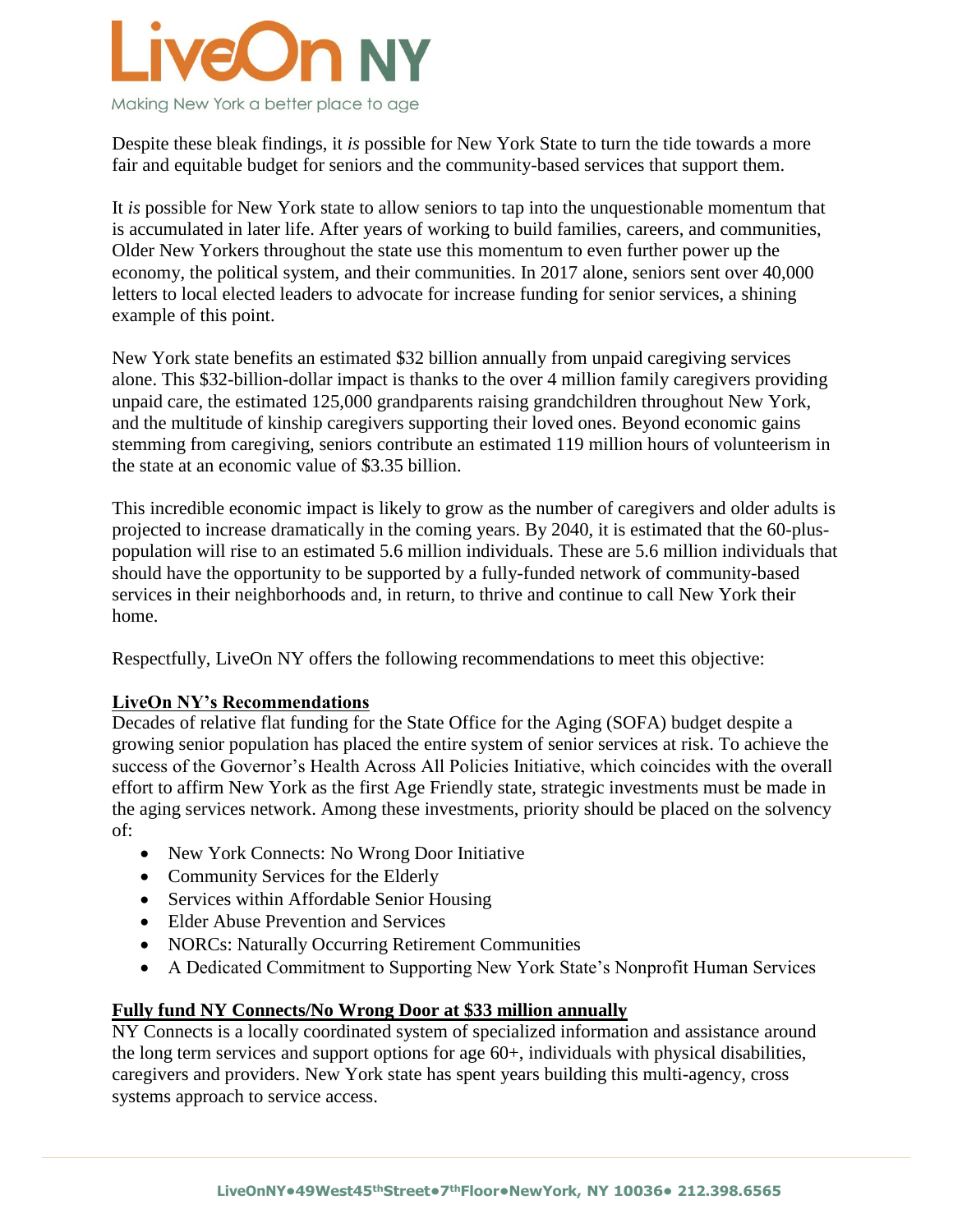

In New York City alone, the five agencies that serve as NY Connects providers in each borough collectively served over 16,000 callers in fiscal year 2017. In the summer of 2017, SOFA conducted a NY Connects public awareness campaign and increasing this already impressive call volume even more. In fact, the call volume from July 2017-October 2017 was 9,200 calls, which was up from 5,504 calls in that same time period the year prior. It should be noted that these calls were fielded with less staff due to a lack of funding.

With increased needs and awareness, the system remains woefully underfunded, and in fact experienced cuts in the past 6 months. The 2016 Tentative Allocation was \$33 million, while the 2017 Final Allocation was \$19.3 million, which is \$14 million less than what was promised. This cut required NY Connects providers in New York city to eliminate staff, and leave positions unfilled. People are falling through the cracks as they are left on hold and ultimately hang up after no response*. The FY19 Executive Budget allocates level funding of \$19.3 million, which does not reflect the actual need, and will continue to leave this system woefully underfunded and understaffed.*

# **LiveOn NY strongly urges the state to fully fund this program at \$33 million.**

### **Community Services for the Elderly- Additional \$24 million annually**

Community Services for the Elderly (CSE) funding is a powerful tool throughout the state due to its flexibility, which allows counties to utilize funds for the most critical and appropriate programming in their area. These services may include transportation, social adult day care, home delivered meals, case management and other similar supports.

*Unfortunately, an estimated 16,000 older New Yorkers are on waiting lists for these critical supports, a number that, without investment, is likely to grow due to increased awareness from New York Connects and the rapidly growing aging population.*

Despite these waiting lists, there were no new allocations in the 2019 Executive Budget and the Governor failed to carry over the \$875,000 legislative increase in the FY2018 Enacted Budget. To meet demand for these vital services, an additional \$24 million on top of existing funding is needed. What is important to note is that the impact of this funding will be both local and powerful, serving seniors who have been desperately waiting to be served.

#### **Affordable Senior Housing with Services as a Pillar of Health Across All Policies Initiative**

Service coordinators in senior housing residences have proven to reduce healthcare costs. In fact, LiveOn NY's member Selfhelp Community Services just released a study of the residents in their affordable senior housing program. The study utilized Medicaid data for residents in their housing in two zip codes in comparison to other seniors living in the same zip codes over two years.

The crucial research found that the seniors living in Selfhelp's affordable housing had much more positive outcomes including:

• 68% lower odds of being hospitalized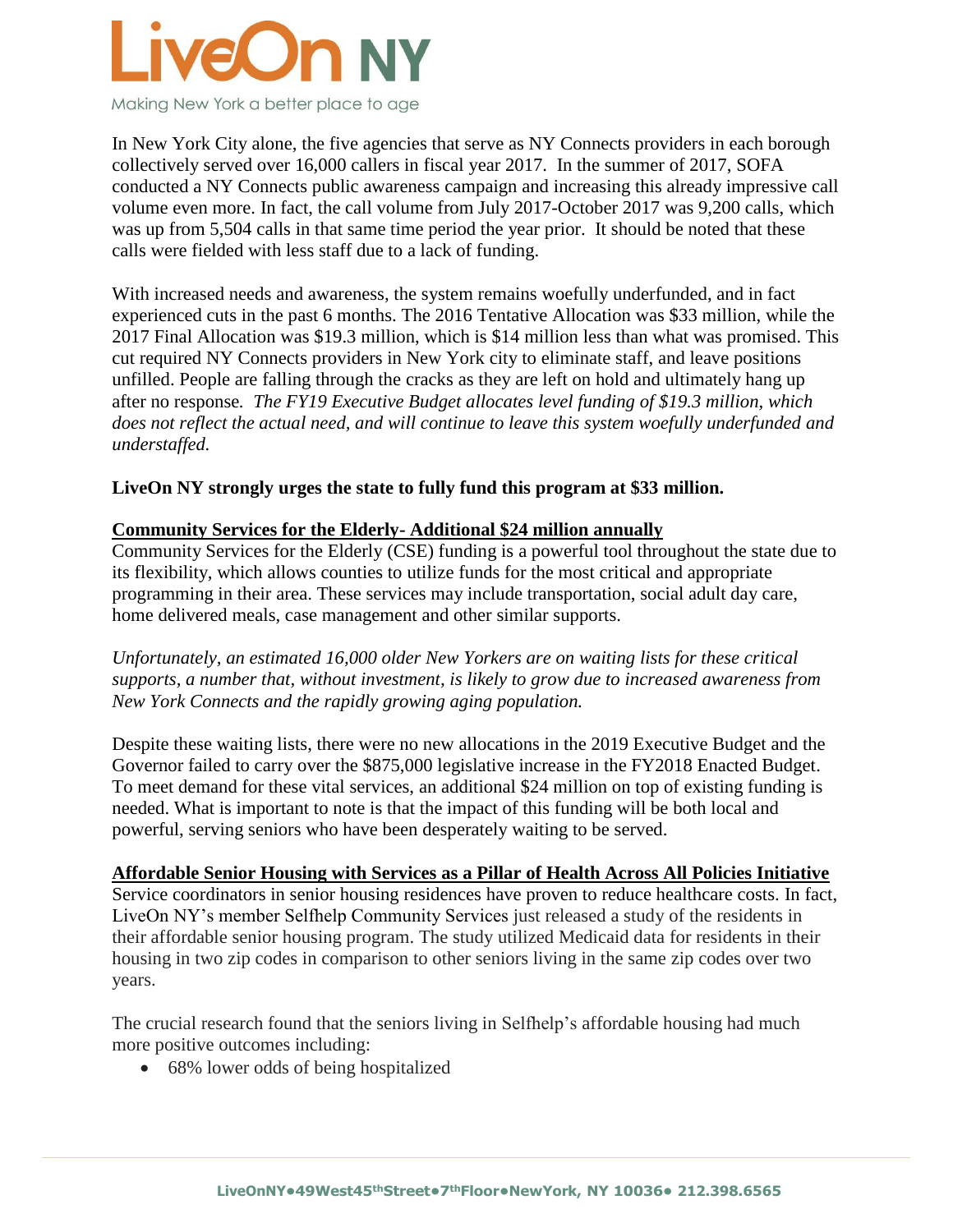

- \$1,778 average Medicaid payment per person, per hospitalization for Selfhelp residents, versus \$5,715 for the comparison group
- 53% lower odds of visiting an emergency room compared to a non-Selfhelp resident

In addition, a 2016 study of residents in affordable housing in Oregon showed that Medicaid costs declined by 16% just one year after seniors moved into affordable housing communities. Results also showed that primary care visits increased by 20%, while emergency room visits decreased by 18% and that properties with on-site health services produced the largest decrease in emergency room visits. A 2014 evaluation of the SASH program in Vermont revealed that growth in the annual total Medicare expenditures of program participants was lower by an estimated \$1,756-\$2,197 per person when compared to the growth of total Medicare expenditures in comparison groups.

Thus, in addition to an ongoing investment in capital funding for affordable senior housing, LiveOn NY, along with a coalition of other affordable housing advocates, **LiveOn NY joins other senior services advocates and urges the state to establish a new \$10 million dedicated funding stream for services in existing and new affordable senior housing buildings throughout the entirety of the state. These services can help residents in remaining healthy and independent, supporting the overwhelming desire for seniors to age in place in their homes. This new program would be a strong pillar of the Governor Cuomo's Health Across All Policies Initiative.** 

### **Elder Abuse Prevention and Services**

The hidden crisis of elder abuse is under-recognized, under-reported and under-prosecuted. According to one New York State study, approximately 260,000 cases of elder abuse go unreported each year. That means that for every one case of elder abuse reported, 23 cases are unreported. Financial exploitation is the most common form of elder abuse with only one out of 44 cases reported. Financial exploitation is costing New York state an estimated \$1.5 billion annually, according to the 2016 New York State Office of Children and Family Services study. Community-based programs are on the front lines for connecting with elder abuse victims and preventing elder abuse. They educate older adults about elder abuse prevention; provide social and legal services; link victims to resources, such as law enforcement and APS; work with families; help victims access public benefits; and run victim support groups. The Rochesterbased Enhanced Multi-Disciplinary Team (EMDT) model program has recovered more than \$1 million in court ordered restitution for financial elder abuse victims - more than the previous ten years combined. Funding to expand and sustain EMDTs throughout the State is crucial. We strongly urge the state to restore \$200,000 for elder abuse in the FY2019 final budget agreement.

# **Naturally Occurring Retirement Communities (NORCs)**

Naturally Occurring Retirement Communities are increasingly popular programs that assist residential complexes and neighborhoods with a notably large cohort of older residents. Support is aimed at allowing these seniors to age independently in their homes, as is now desired by most older adults. This creative approach to supporting the aging in place model helps to delay hospitalization or nursing home placement, as well as supports the overall health and wellbeing of the older adult.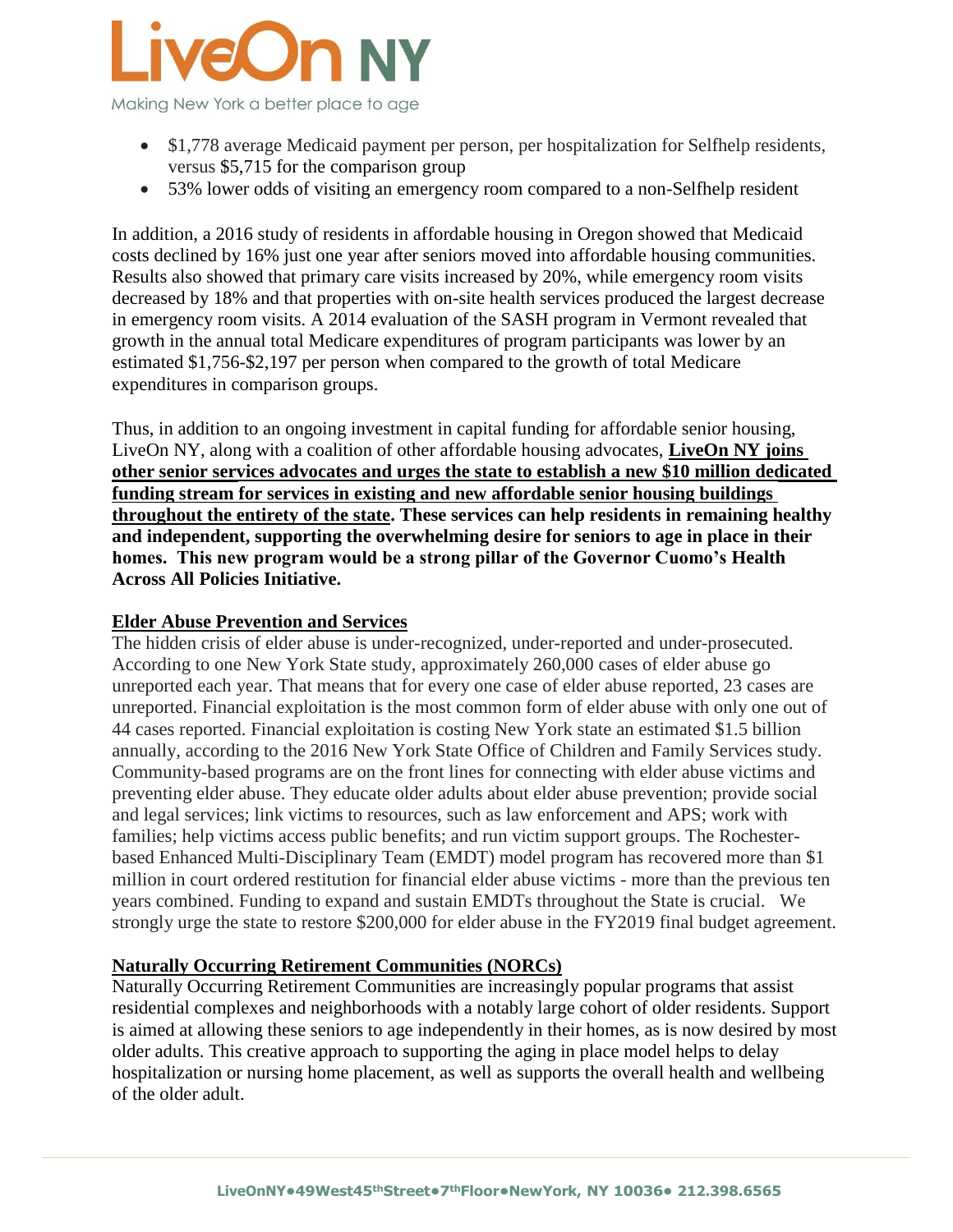

Despite the critical nature of these supports, funding uncertainty has recently clouded the road ahead for many NORCs. The recent cancellation of the state's Request for Proposal (RFP), has led to budgetary planning complications, implementation questions, and uncertainty around the statutory requirements set to begin January 1, 2018. Further, NYSOFA recently notified programs that funding will be set to FY2015-2016 levels for the 2018 calendar year, an effective cut for these programs. This notice comes in spite of the fact that the Legislature allocated an additional \$2 million in funding to the program through the Mortgage Insurance Fund for the upcoming fiscal year.

Concerns remain around the stability of the funding source and the ability to meet the needs of a rapidly growing aging population. LiveOn NY requests that the Legislature examine the recent contractual changes and impacts of such on the NORC providers, and work to protect the current funding level for N/NORC programs. Without action, these programs that older adults rely on to remain stably housed and in good health will become limited and stretched beyond capacity.

LiveOn NY advocates that the \$2 million allocated by the Legislature in the FY2017-2018 budget be utilized and restored. We further ask for an additional \$1 million allocation in new funding to the NORC program to support the sustainability and growth of this program as providers are trying to keep pace with the continuously growing senior population.

### **A Dedicated Commitment to Supporting New York State's Nonprofit Human Services**

As a member of the Human Services Council (HSC), LiveOn NY also supports the Strong Nonprofits for a Better New York campaign, which is a Statewide coalition of more than 350 nonprofit human services providers, calling for increased State investment in the sector's workforce and infrastructure. Working under contract with the State, human services agencies provide crucial services to uplift New Yorkers from all walks of life. The State must ensure these organizations can continue their vital work.

LiveOn NY thanks Senator Sue Serino, Chair of the Senate Standing Committee on Aging and Assemblywoman Lupardo, Chair of the Assembly Standing Committee on Aging for their leadership, and we look forward to working with the state legislature, Governor Cuomo, SOFA and the administration to make New York a better place to age.

### *About LiveOn NY:*

LiveOn NY's members provide the core, community-based services that allow older adults to thrive in their communities. With a base of more than 100 community-based organizations serving at least 300,000 older New Yorkers annually. Our members provide services ranging from senior centers, congregate and home‐delivered meals, affordable senior housing with services, elder abuse prevention services, caregiver supports, case management, transportation, NORCs and NY Connects. LiveOn NY advocates for increased funding for these vital services to improve both the solvency of the system and the overall capacity of community-based service providers.

LiveOn NY also administers a citywide outreach program that targets seniors in communities